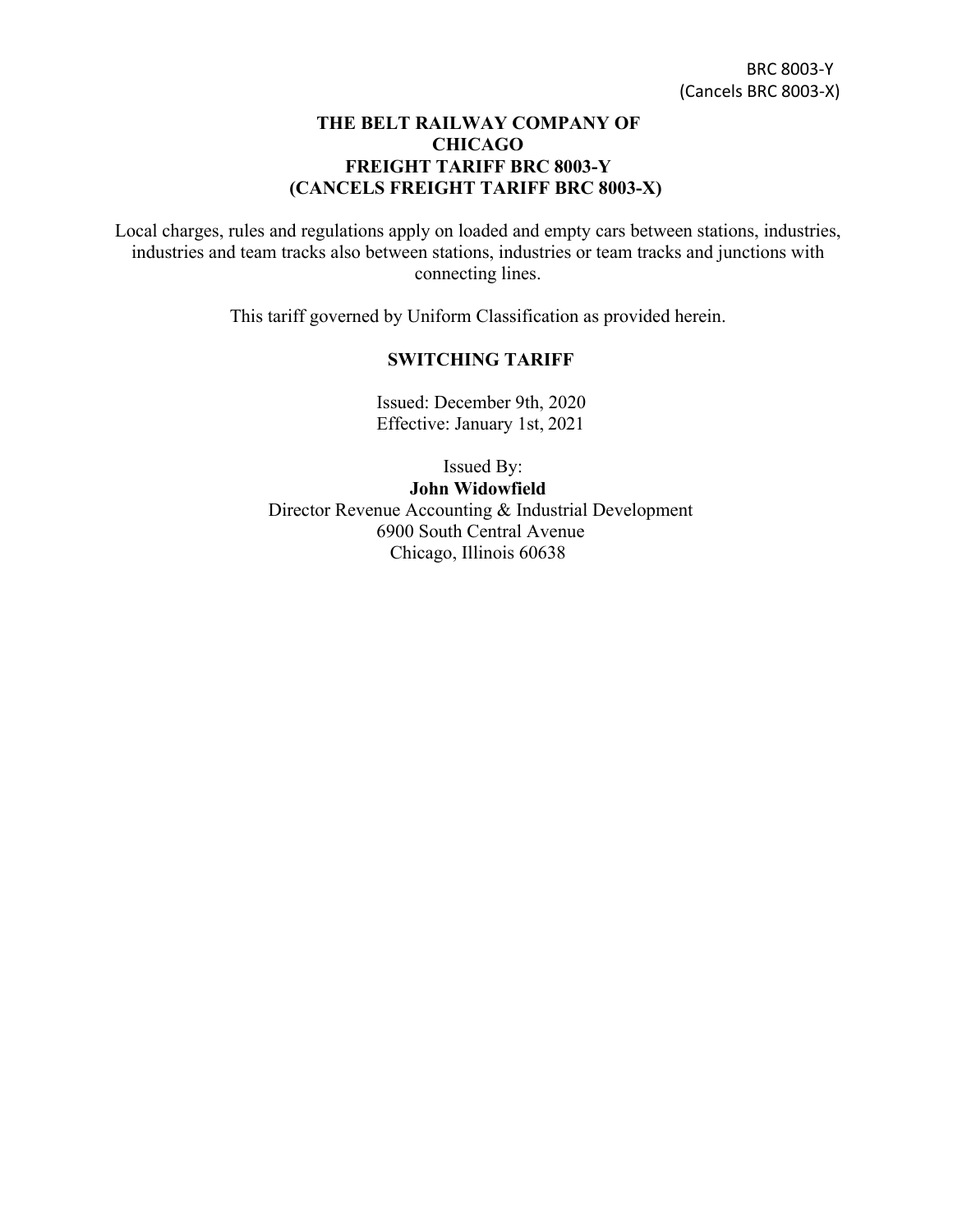BRC 8003-Y (Cancels BRC 8003-X)

## RULES AND OTHER GOVERNING PROVISIONS GENERAL RULES AND REGULATIONS

| <b>ITEMS</b> | <b>SUBJECT</b>                                                                                        | <b>APPLICATION</b>                                                                                                                                                                                                                                                                                                                                                                                                                                                                                                                                                                                                                                                                                                                                                                                                                                                                                                                                                                                       |  |  |  |  |
|--------------|-------------------------------------------------------------------------------------------------------|----------------------------------------------------------------------------------------------------------------------------------------------------------------------------------------------------------------------------------------------------------------------------------------------------------------------------------------------------------------------------------------------------------------------------------------------------------------------------------------------------------------------------------------------------------------------------------------------------------------------------------------------------------------------------------------------------------------------------------------------------------------------------------------------------------------------------------------------------------------------------------------------------------------------------------------------------------------------------------------------------------|--|--|--|--|
|              | <b>GENERAL RULES</b><br><b>AND</b><br><b>REGULATIONS</b>                                              | Freight transported under this tariff, in addition to the<br>rates named herein, will be subject to current rules and<br>regulations of The Belt Railway Company of Chicago                                                                                                                                                                                                                                                                                                                                                                                                                                                                                                                                                                                                                                                                                                                                                                                                                              |  |  |  |  |
|              |                                                                                                       | while in its possession, and of connecting carriers while<br>in their possession, which rules and regulations are<br>published and lawfully on file with the Interstate<br>Commerce Commission, relating to car service,                                                                                                                                                                                                                                                                                                                                                                                                                                                                                                                                                                                                                                                                                                                                                                                 |  |  |  |  |
|              |                                                                                                       | demurrage, diversion, reconsignment, storage, transit<br>privileges, or any other privileges, charges or rules which<br>in any way increase or decrease the value of the service to<br>the shipper.                                                                                                                                                                                                                                                                                                                                                                                                                                                                                                                                                                                                                                                                                                                                                                                                      |  |  |  |  |
| 5            | <b>GENERAL</b><br><b>APPLICATION</b>                                                                  | Rates named herein (except when otherwise specified)<br>include handling of empty cars and contemplate the<br>delivery of cars to place of unloading at industries, or<br>other point of delivery or to connecting carriers<br>respectively, and the taking of cars from place of loading<br>at industries, or other points of reception or from<br>connecting carriers respectively, reached by The Belt<br>Railway Company of Chicago.<br>Empty cars furnished on orders for loading, but not<br>loaded, will be charged for at \$280.00 per car, collection<br>to be made from party ordering equipment, except when<br>cars furnished are unfit to load or refused for other causes<br>for which railroads are responsible, will be returned to the<br>railroad furnishing the car or to the owner road for which<br>a charge of \$280.00 per car will be made against the<br>railroad furnishing the car, plus an additional \$147.00<br>will be charged for railroad owned cars for which the Belt |  |  |  |  |
|              |                                                                                                       | Railway Company of Chicago is responsible to car owner<br>for car hire charges.                                                                                                                                                                                                                                                                                                                                                                                                                                                                                                                                                                                                                                                                                                                                                                                                                                                                                                                          |  |  |  |  |
| 10           | <b>HANDLING OF</b><br><b>EXPLOSIVES, TIH</b><br><b>AND</b><br><b>ROADIOACTIVE</b><br><b>MATERIALS</b> | TIH, radioactive, and explosives will be handled for<br>\$598.00 per car in addition to the freight ratespublished<br>by BRC that will only apply when compliance is made<br>under regulations governing the handling of Explosives<br>named in Bureau of Explosive Tariff BOE 6000 Series.                                                                                                                                                                                                                                                                                                                                                                                                                                                                                                                                                                                                                                                                                                              |  |  |  |  |
| 15           | <b>EXPENSE BILLS</b>                                                                                  | Each car must be accompanied by one expense bill.                                                                                                                                                                                                                                                                                                                                                                                                                                                                                                                                                                                                                                                                                                                                                                                                                                                                                                                                                        |  |  |  |  |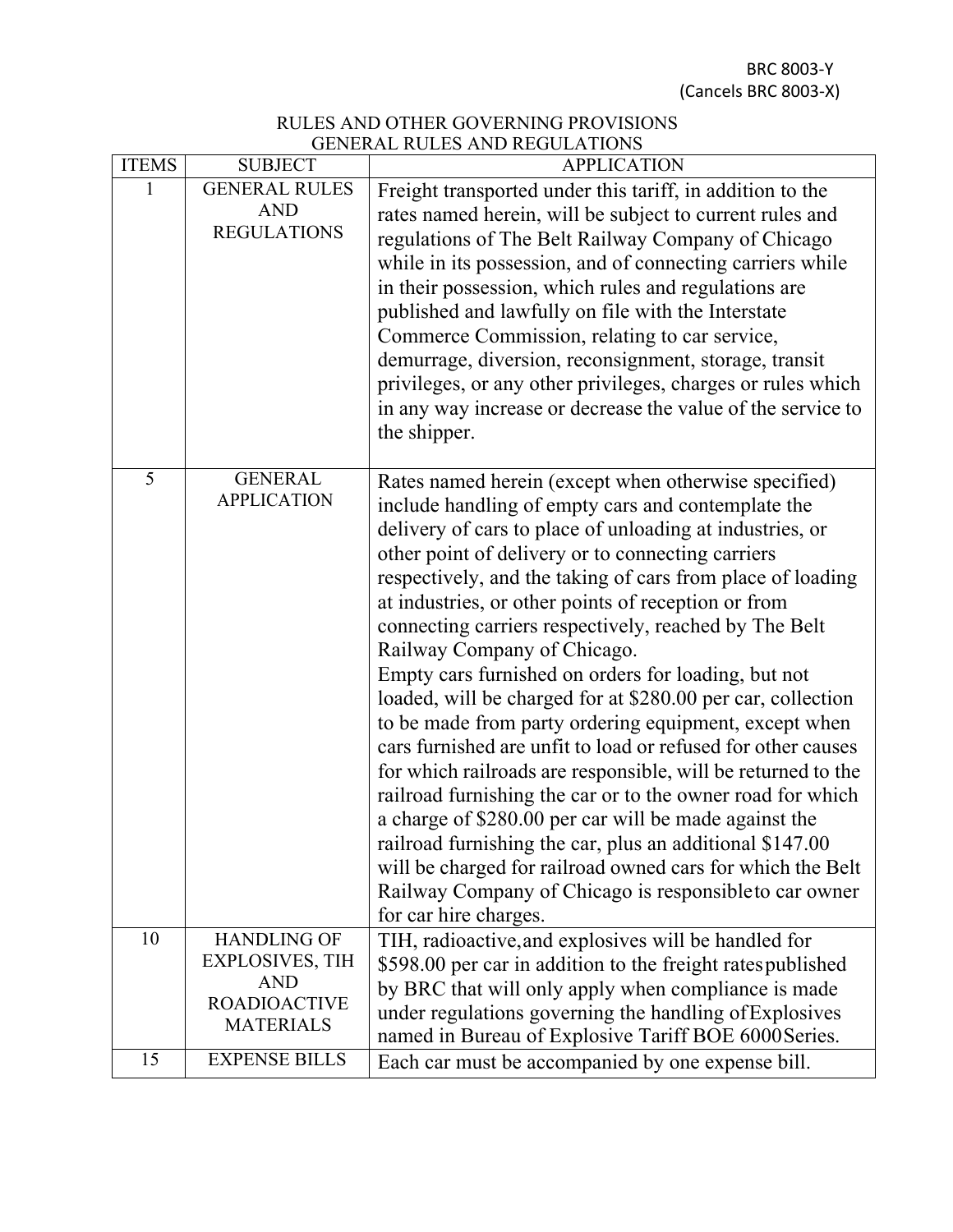| $\overline{20}$ | <b>COLLECTION OF</b><br><b>SWITCHING</b><br><b>CHARGES</b>                                           | On all shipments destined to points within the (1)<br>Chicago Switching District charges must be prepaid. On<br>cars originating at points beyond the Chicago Switching<br>District charges will be collected from road-haul carrier<br>delivering cars to this Company. On cars originating at<br>industries or team tracks of this Company, destined to<br>points beyond the Chicago Switching District, charges<br>will be collected from road-haul carrier to which cars are<br>delivered by this Company.                                                                                                                                                                                                                                                                                                                                                                                 |  |  |
|-----------------|------------------------------------------------------------------------------------------------------|------------------------------------------------------------------------------------------------------------------------------------------------------------------------------------------------------------------------------------------------------------------------------------------------------------------------------------------------------------------------------------------------------------------------------------------------------------------------------------------------------------------------------------------------------------------------------------------------------------------------------------------------------------------------------------------------------------------------------------------------------------------------------------------------------------------------------------------------------------------------------------------------|--|--|
| 25              | <b>STOPPING OF</b><br><b>CARS IN TRANSIT</b><br>TO COMPLETE<br><b>LOADING OR TO</b><br>PARTLY UNLOAD | This company will not stop cars in transit to partly unload<br>or to complete loading, unless prior arrangements have<br>been made. See Item 100.                                                                                                                                                                                                                                                                                                                                                                                                                                                                                                                                                                                                                                                                                                                                              |  |  |
| 30              | <b>CARS BILLED "TO</b><br><b>ORDER NOTIFY"</b>                                                       | Cars handled between points within the (1) Chicago<br>Switching District will not be accepted under this tariff if<br>billed "To Order Notify"                                                                                                                                                                                                                                                                                                                                                                                                                                                                                                                                                                                                                                                                                                                                                 |  |  |
| 35              | <b>RETURNED CARS</b>                                                                                 | Applicable tariff charges for returned cars, loaded or<br>empty, will be the one-way intermediateor intra-terminal<br>switching charge (see note).<br>(A) Cars rejected by connecting lines or industries will be<br>returned at the expense of the railroad or industry from<br>which they were originally received.<br>(B) Cars returned to connecting lines or industries will be<br>returned at the expense of the railroad or industry<br>ordering return movement.<br>NOTE: When a railroad owned car, empty or loaded, for<br>which the Belt Railway Company of Chicago is<br>responsible to car owner for car hire charges, is received<br>from a connecting line with instructions to return car to<br>delivering road, an additional charge of \$29.00 per day<br>will be assessed against the delivering carrier for each<br>day, or fraction thereof, car is on line, subject to a |  |  |
|                 |                                                                                                      | maximum of three days.                                                                                                                                                                                                                                                                                                                                                                                                                                                                                                                                                                                                                                                                                                                                                                                                                                                                         |  |  |
| 40              | TANK CARS,<br><b>FURNISHING OF</b>                                                                   | Rates provided for freight in tank cars do not obligate the<br>carriers to furnish tank cars. If carriers' tank cars are<br>voluntarily furnished, interior cleaning, if necessary, must<br>be performed by and at the expense of the shipper.                                                                                                                                                                                                                                                                                                                                                                                                                                                                                                                                                                                                                                                 |  |  |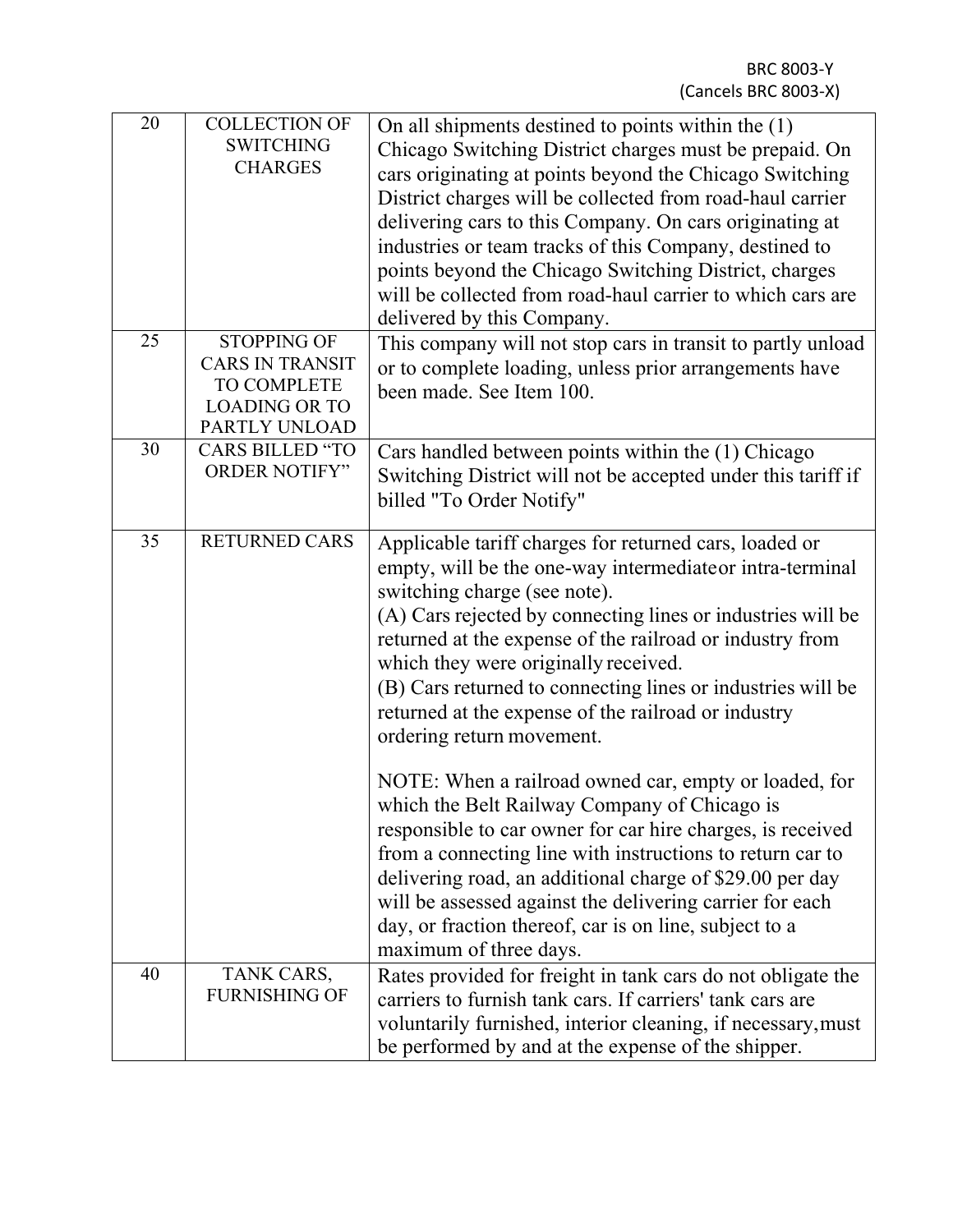| 45 | <b>METHOD OF</b><br><b>CANCELING</b><br><b>ITEMS</b>                                                         | As this tariff is supplemented, numbered items with letter<br>suffixes cancel correspondingly numbered items in the<br>original tariff or in a prior supplement. Letter suffixes<br>will be used in alphabetical sequence starting with A.<br>Example Item 100-A Cancels Item 100, and Item 200-B<br>cancels Item 200-A in a prior supplement, which in turn<br>canceled Item 200.                                                                                                                                                                               |
|----|--------------------------------------------------------------------------------------------------------------|------------------------------------------------------------------------------------------------------------------------------------------------------------------------------------------------------------------------------------------------------------------------------------------------------------------------------------------------------------------------------------------------------------------------------------------------------------------------------------------------------------------------------------------------------------------|
| 50 | <b>METHOD OF</b><br><b>DENOTING</b><br><b>REISSUED MATER</b><br>IN SUPPLEMENTS                               | Matter brought forward without change from one<br>supplement to another will be designated as "Reissued"<br>by a reference mark in the form of a square enclosing a<br>number (or letter and number in the case of intra-state<br>supplements), the number (or letter and number) being<br>that of the supplement in which the reissued matter first<br>appeared in its currently effective form. To determine its<br>original effective date, consult the supplement in which<br>the reissued matter first became effective.                                    |
| 55 | <b>DEMURRAGE</b><br>PLAN AND PRICES                                                                          | Shipments transported under this tariff are subject to<br>demurrage charges published in BRC 6004 series,<br>supplements thereto or successive issuers thereof.                                                                                                                                                                                                                                                                                                                                                                                                  |
| 60 | <b>CARS TO OR FROM</b><br><b>SHOPS</b>                                                                       | Cars accepted from connections for shops or for repairs<br>necessary to permit handling of cars are inspected only<br>with respect to safety appliances as required by law and<br>this Company will not be responsible for any defects<br>existing on such cars at the time it makes delivery to the<br>shops or to connecting lines.                                                                                                                                                                                                                            |
| 65 | <b>CHANGES AND</b><br><b>NEW INDUSTRIES</b>                                                                  | When changes occur in the firms using industry tracks,<br>tariff will be corrected as soon as practicable, but until<br>such correction is made, the same charge will be applied<br>as named for the industry previously using the same<br>track, and in case of location of a new industry, if<br>switching service has been arranged for by the Operating<br>Department, and the cars are offered for movement before<br>tariff has been amended, the charge to be made will be<br>that named in the tariff for adjoining industry tracks in<br>same district. |
| 70 | <b>TRANSPORTATION</b><br>OF PALLETS IN<br><b>CONNECTION</b><br>WITH LOADED<br>MOVEMENTS OF<br><b>FREIGHT</b> | When freight in carload quantities is prepared for<br>shipment in conformity with packing requirements and in<br>addition is loaded on pallets, platforms or skids, with or<br>without standing sides or ends, but without tops (See<br>Note), no charge will be made for the transportation of                                                                                                                                                                                                                                                                  |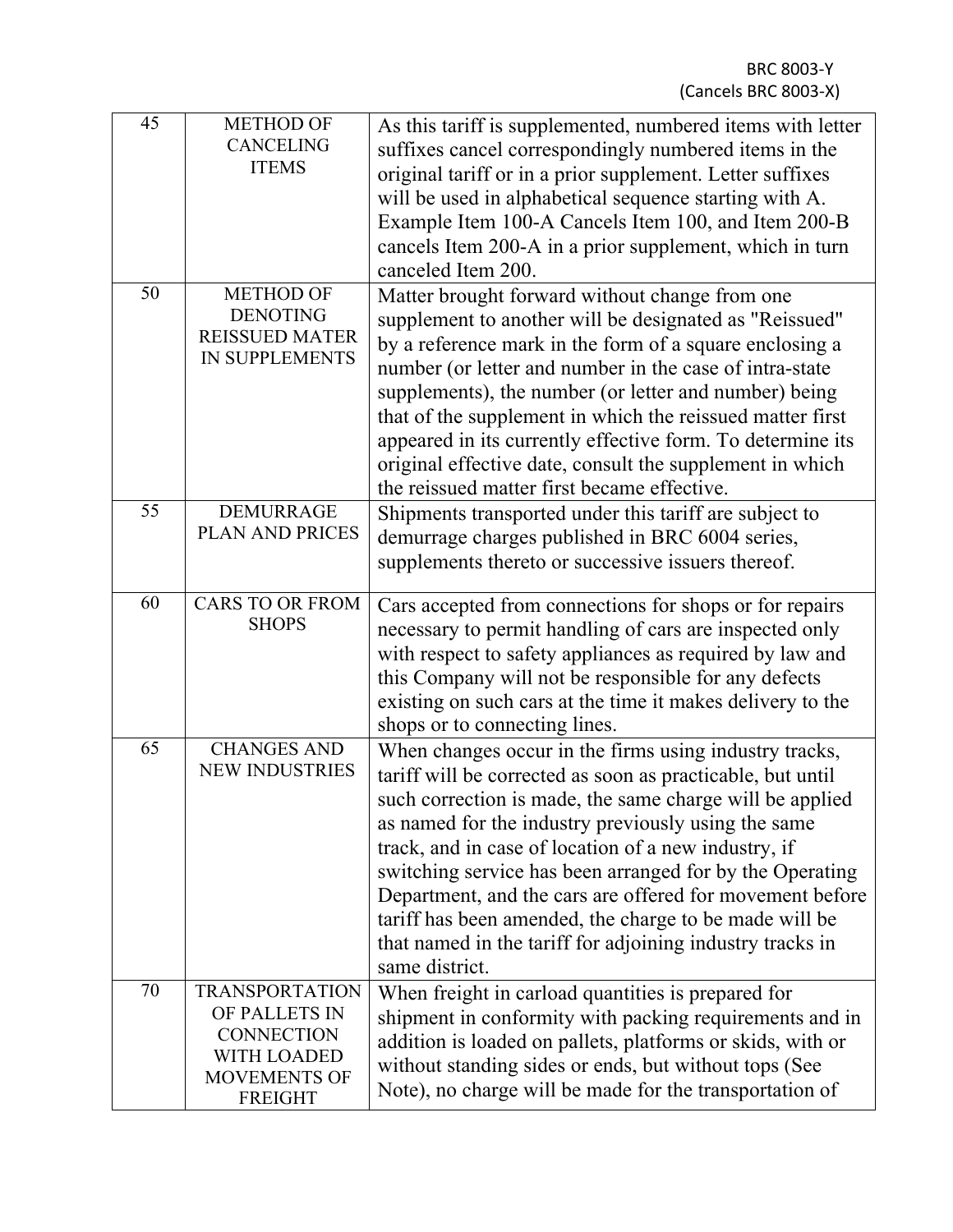|    | <b>APPLICABLE IN</b><br><b>CLOSED OR</b><br><b>GONDOLA CARS</b><br><b>ONLY</b>                                           | the pallets, platforms or skids, provided shipper specifies<br>the weight of the pallets, platforms or skids on shipping<br>order and bill of lading.<br>NOTE -- When material, not part of the pallet, platform or<br>skid, is used to protect top of lading or to secure the load<br>to the pallet, platform or skid, allowance will be made for<br>the weight of such material.                                                                                                            |  |  |  |
|----|--------------------------------------------------------------------------------------------------------------------------|-----------------------------------------------------------------------------------------------------------------------------------------------------------------------------------------------------------------------------------------------------------------------------------------------------------------------------------------------------------------------------------------------------------------------------------------------------------------------------------------------|--|--|--|
| 75 | <b>FREIGHT</b><br><b>REVEIVED TOO</b><br><b>LATE FOR BOAT</b><br><b>AACCOUNT</b><br><b>CLOSE OF</b><br><b>NAVIGATION</b> | When such freight is delivered to this Company and not<br>accepted by boat lines account of close of navigation,<br>same will be held for disposition, but demurrage and<br>outbound switching charges will be assessed at full tariff<br>rates in addition to the inbound switching charges.                                                                                                                                                                                                 |  |  |  |
| 80 | <b>LAKE CARGO</b><br><b>SHIPMENTS</b><br><b>RECONSIGNED</b>                                                              | When such freight is reconsigned after delivery to this<br>Company, outbound switching charges at full tariff rates<br>will be assessed in addition to the inbound switching<br>charges, and cars will be subject to demurrage.                                                                                                                                                                                                                                                               |  |  |  |
| 85 | <b>SCRAP</b><br><b>AUTOMOBILE</b><br><b>BODIES</b>                                                                       | Rates provided for in this tariff will not apply on Scrap<br>Automobile Bodies, crushed flat, loose or in bundles,<br>loaded on flat cars.                                                                                                                                                                                                                                                                                                                                                    |  |  |  |
| 90 | <b>CARS HELD FOR</b><br><b>ORDERS</b>                                                                                    | Loaded cars (see Note 1) or empty tank cars that<br>previously contained a hazardous material, other than<br>combustible liquid, released from industries or team<br>tracks without final shipping directions, including routing<br>instruction, which must be held for further orders and<br>empty private cars (see Note 2) held on the BRC under<br>orders of shipper or car owner will be subject to a charge<br>of \$206.00 per car.<br>NOTE 1: Loaded cars will be subject to demurrage |  |  |  |
|    |                                                                                                                          | charges as named in BRC Tariff Series 6004.<br>NOTE 2: Empty private cars will be subject to a storage<br>charge of \$29.00 per calendar day or fraction thereof,<br>including Saturdays, Sundays and Holidays, with no free<br>time while held awaiting disposition.                                                                                                                                                                                                                         |  |  |  |
| 91 | <b>EMPTY PRIVATE</b><br><b>CARS HELD ON</b><br><b>RAILROAD</b><br><b>TRACKS</b>                                          | Empty private cars which have been received for<br>industries located on the BRC and are held on BRC rails<br>will be subject to a storage charge of \$29.00 per day, after<br>the expiration of seventy-two hours free time. Free time                                                                                                                                                                                                                                                       |  |  |  |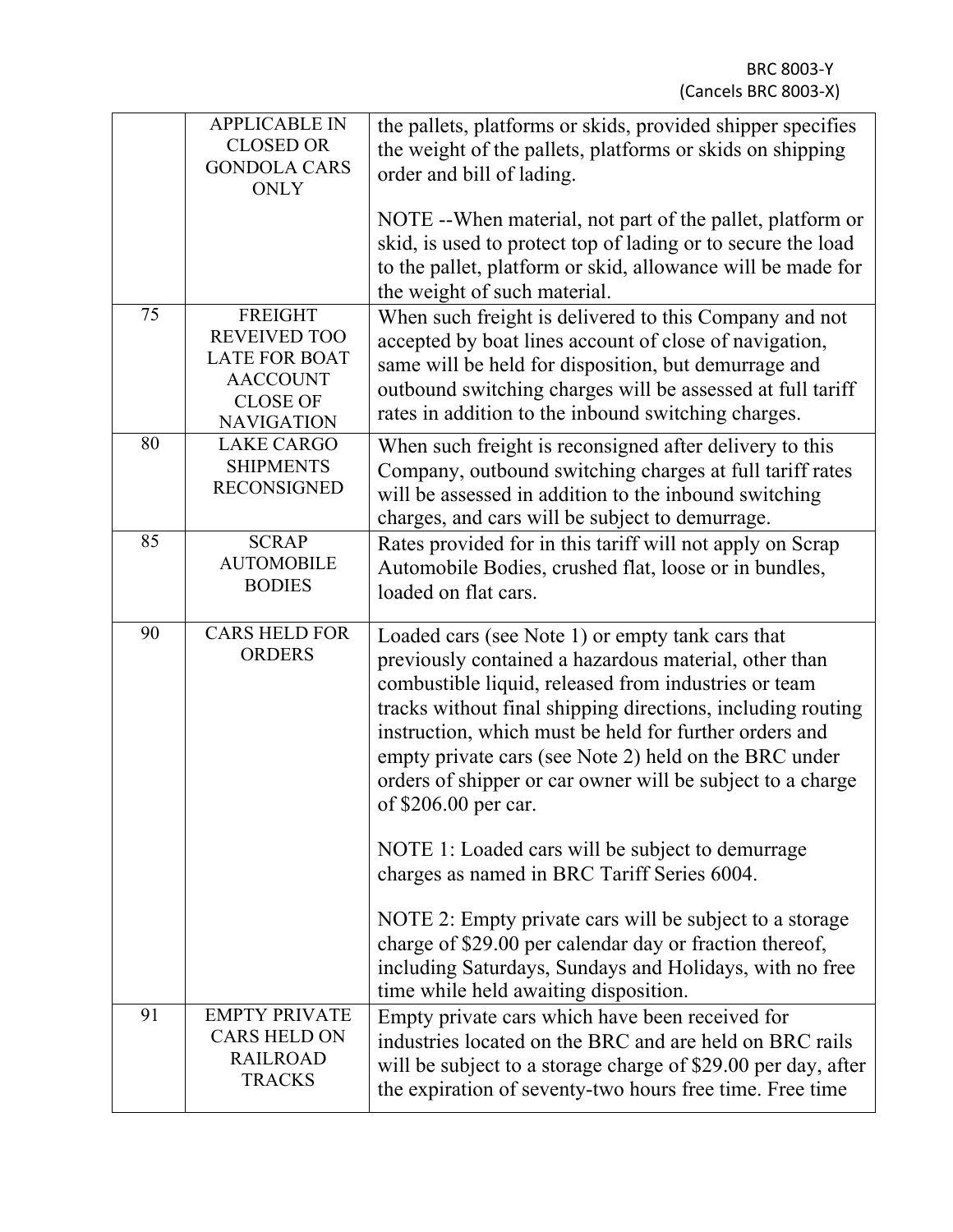|     |                                                                                                                                  | to be computed from the first 7AM following                                                                                                                                                                                                                                                                                                                                                                                                                                                                                                                                                                                                                                                                                                                 |                  |  |  |
|-----|----------------------------------------------------------------------------------------------------------------------------------|-------------------------------------------------------------------------------------------------------------------------------------------------------------------------------------------------------------------------------------------------------------------------------------------------------------------------------------------------------------------------------------------------------------------------------------------------------------------------------------------------------------------------------------------------------------------------------------------------------------------------------------------------------------------------------------------------------------------------------------------------------------|------------------|--|--|
|     |                                                                                                                                  | constructive placement, exclusive of Saturday, Sunday                                                                                                                                                                                                                                                                                                                                                                                                                                                                                                                                                                                                                                                                                                       |                  |  |  |
|     |                                                                                                                                  | and Holidays.                                                                                                                                                                                                                                                                                                                                                                                                                                                                                                                                                                                                                                                                                                                                               |                  |  |  |
|     |                                                                                                                                  | Once storage charges commence to run, all Saturdays,<br>Sundays and Holidays are chargeable days. Cars will be<br>considered released from storage charges when ordered<br>off BRC rails.                                                                                                                                                                                                                                                                                                                                                                                                                                                                                                                                                                   |                  |  |  |
| 95  | <b>INTRA-PLANT</b>                                                                                                               | When a shipper or receiver desires any movement made                                                                                                                                                                                                                                                                                                                                                                                                                                                                                                                                                                                                                                                                                                        |                  |  |  |
|     | <b>SWITCHING</b>                                                                                                                 | between any two locations within the same plant or                                                                                                                                                                                                                                                                                                                                                                                                                                                                                                                                                                                                                                                                                                          |                  |  |  |
|     |                                                                                                                                  |                                                                                                                                                                                                                                                                                                                                                                                                                                                                                                                                                                                                                                                                                                                                                             |                  |  |  |
|     |                                                                                                                                  | industry, such movement will be made for \$140.00 per<br>car, upon written request to the Agent of this Company.                                                                                                                                                                                                                                                                                                                                                                                                                                                                                                                                                                                                                                            |                  |  |  |
| 100 | <b>CHARGE FOR USE</b>                                                                                                            | PART <sub>1</sub>                                                                                                                                                                                                                                                                                                                                                                                                                                                                                                                                                                                                                                                                                                                                           |                  |  |  |
|     | OF AND                                                                                                                           |                                                                                                                                                                                                                                                                                                                                                                                                                                                                                                                                                                                                                                                                                                                                                             |                  |  |  |
|     | <b>ADDITIONAL</b><br><b>DETENTION</b><br><b>CHARGES ON</b><br><b>SPECIAL TYP OF</b><br><b>HEAVY CAPACITY</b><br><b>FLAT CARS</b> | A charge of \$121.00 (Note 2) per car used, in addition to<br>the regular switching rates named in this tariff, will be<br>made for each car used both originating and terminating<br>within the same Switching District as named in this tariff,<br>for the movement of a shipment for which carrier<br>furnishes flat car bearing mechanical designation "FWS"<br>or "FW" of any capacity, and a charge of \$363.00 (Note<br>2) per car used, on flat cars bearing mechanical<br>designation "FD" or "FDS" as named in Rule 21 of The<br>Official Railway Equipment Register, R.E.R. Publishing<br>Corporation, Agent, ICC RER 6410 Series. This charge<br>accrues to the carriers participating in the movement (See<br>Note $1$ ).<br>PART <sub>2</sub> |                  |  |  |
|     |                                                                                                                                  | When car (referred to in Part<br>Detention charges after<br>expiration of free time<br>1 of this item) are held at<br>permitted in tariffs lawfully<br>origin point, intermediate<br>on file with the Interstate<br>point, and/or destination<br>Commerce Commission or<br>point:<br>State Commissions will be:                                                                                                                                                                                                                                                                                                                                                                                                                                             |                  |  |  |
|     |                                                                                                                                  | 1st 24 hours or fraction                                                                                                                                                                                                                                                                                                                                                                                                                                                                                                                                                                                                                                                                                                                                    | \$243.00 per car |  |  |
|     |                                                                                                                                  | 2nd 24 hours or fraction                                                                                                                                                                                                                                                                                                                                                                                                                                                                                                                                                                                                                                                                                                                                    | \$243.00 per car |  |  |
|     |                                                                                                                                  | thereof after free time                                                                                                                                                                                                                                                                                                                                                                                                                                                                                                                                                                                                                                                                                                                                     |                  |  |  |
|     |                                                                                                                                  | 3rd 24 hours or fraction                                                                                                                                                                                                                                                                                                                                                                                                                                                                                                                                                                                                                                                                                                                                    | \$487.00 per car |  |  |
|     |                                                                                                                                  | thereof after free time                                                                                                                                                                                                                                                                                                                                                                                                                                                                                                                                                                                                                                                                                                                                     |                  |  |  |
|     |                                                                                                                                  | 4th 24 hours or fraction<br>\$487.00 per car<br>thereof after free time                                                                                                                                                                                                                                                                                                                                                                                                                                                                                                                                                                                                                                                                                     |                  |  |  |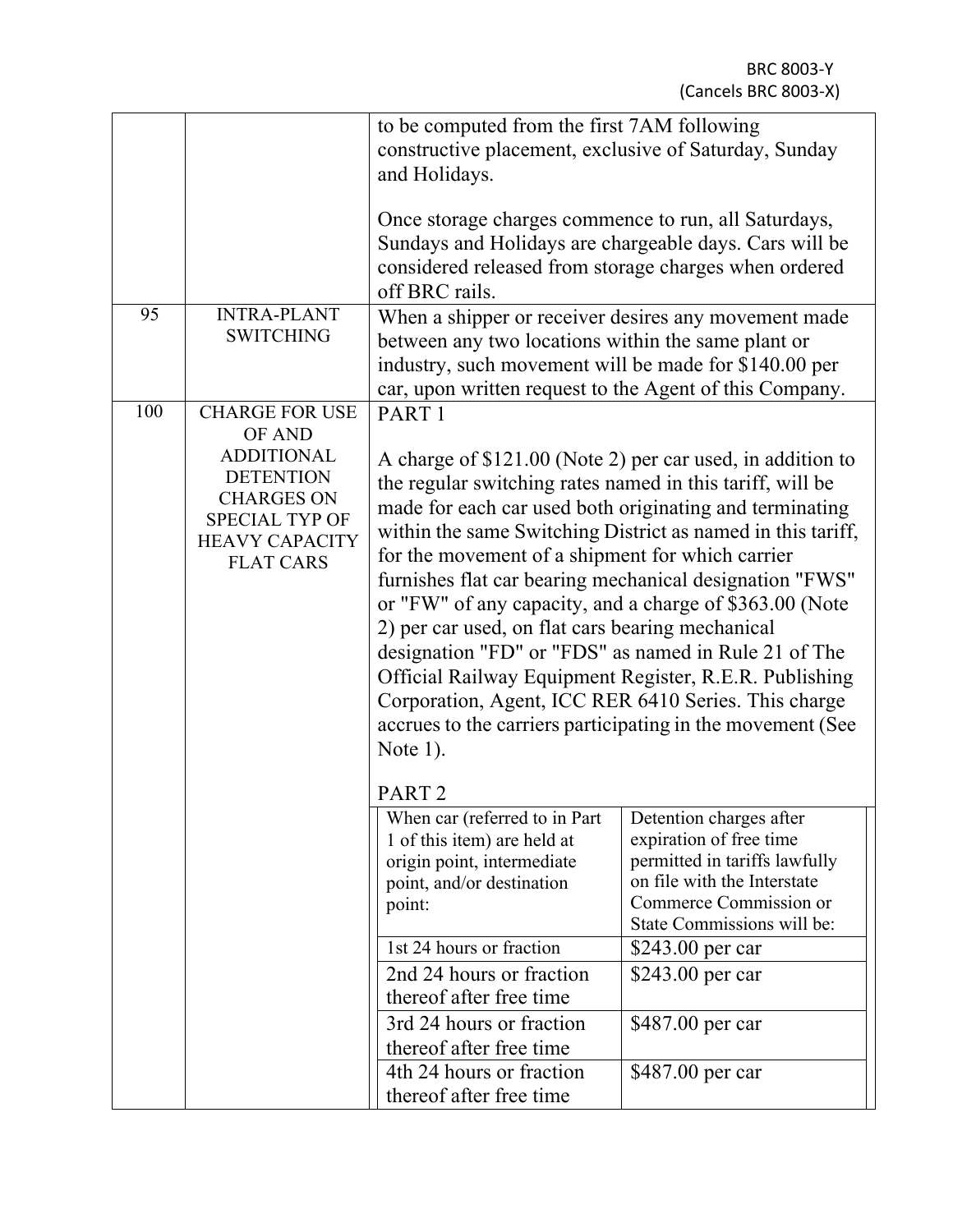BRC 8003-Y (Cancels BRC 8003-X)

|     |                       | 5th 24 hours or fraction<br>thereof after free time                                                            | \$725.00 per car                                           |  |  |  |
|-----|-----------------------|----------------------------------------------------------------------------------------------------------------|------------------------------------------------------------|--|--|--|
|     |                       | 6th 24 hours or fraction                                                                                       | \$972.00 per car                                           |  |  |  |
|     |                       | thereof after each                                                                                             |                                                            |  |  |  |
|     |                       | succeeding 24 hours or                                                                                         |                                                            |  |  |  |
|     |                       | fraction thereof after free                                                                                    |                                                            |  |  |  |
|     |                       | time                                                                                                           |                                                            |  |  |  |
|     |                       |                                                                                                                |                                                            |  |  |  |
|     |                       | Also, charges in Part 2 to be in addition to transportation                                                    |                                                            |  |  |  |
|     |                       | charges, demurrage charges, and all other terminal or                                                          |                                                            |  |  |  |
|     |                       | other charges on file with the Interstate Commerce                                                             |                                                            |  |  |  |
|     |                       | Commission or State Commissions to be paid by shipper                                                          |                                                            |  |  |  |
|     |                       | or consignee, and to accrue to the carrier owning or                                                           |                                                            |  |  |  |
|     |                       | leasing the equipment. (See Note 2).                                                                           |                                                            |  |  |  |
|     |                       | NOTE 1.--When special type heavy duty flat cars as                                                             |                                                            |  |  |  |
|     |                       | described in Part 1 of this Item are ordered and placed                                                        |                                                            |  |  |  |
|     |                       | and released without being used, a use charge of $(2)$                                                         |                                                            |  |  |  |
|     |                       | \$122.00 per car shall be assessed and shall accrue to the                                                     |                                                            |  |  |  |
|     |                       | railroad placing the car for loading.                                                                          |                                                            |  |  |  |
|     |                       |                                                                                                                |                                                            |  |  |  |
|     |                       | NOTE 2.--When special type heavy duty flat cars as                                                             |                                                            |  |  |  |
|     |                       | described in Part 1 of this Item are ordered and placed,                                                       |                                                            |  |  |  |
|     |                       | but not used, detention charges set forth above shall be                                                       |                                                            |  |  |  |
|     |                       | assessed, but in no case shall the detention charge for                                                        |                                                            |  |  |  |
|     |                       | such car ordered and placed but not used, be less than                                                         |                                                            |  |  |  |
|     |                       | \$972.00 per car, and shall accrue to the carrier owning or                                                    |                                                            |  |  |  |
| 101 | <b>CHARGE FOR</b>     | leasing the equipment.                                                                                         |                                                            |  |  |  |
|     | <b>ORDERING HEAVY</b> | All heavy-duty flat cars ordered for loading under the<br>provisions of AAR Circular No. TD-3 are subject to a |                                                            |  |  |  |
|     | <b>DUTY FLAT CARS</b> | \$192.00 per car charge upon AAR assignment of a car to                                                        |                                                            |  |  |  |
|     |                       | the order. Charge is applicable even if the order is                                                           |                                                            |  |  |  |
|     |                       | canceled or equipment is not used. Charge will be                                                              |                                                            |  |  |  |
|     |                       | assessed against industry ordering equipment.                                                                  |                                                            |  |  |  |
| 105 | <b>CHARGE FOR</b>     | When orders are received from consignee to turn loaded                                                         |                                                            |  |  |  |
|     | <b>TURNING CARS</b>   | car around that has not been placarded to indicate from                                                        |                                                            |  |  |  |
|     |                       | which side it must be unloaded and, as result, is                                                              |                                                            |  |  |  |
|     |                       | improperly set for unloading and requires additional                                                           |                                                            |  |  |  |
|     |                       |                                                                                                                | service to turn car around, such service will be performed |  |  |  |
|     |                       | where facilities are available at the intra-terminal                                                           |                                                            |  |  |  |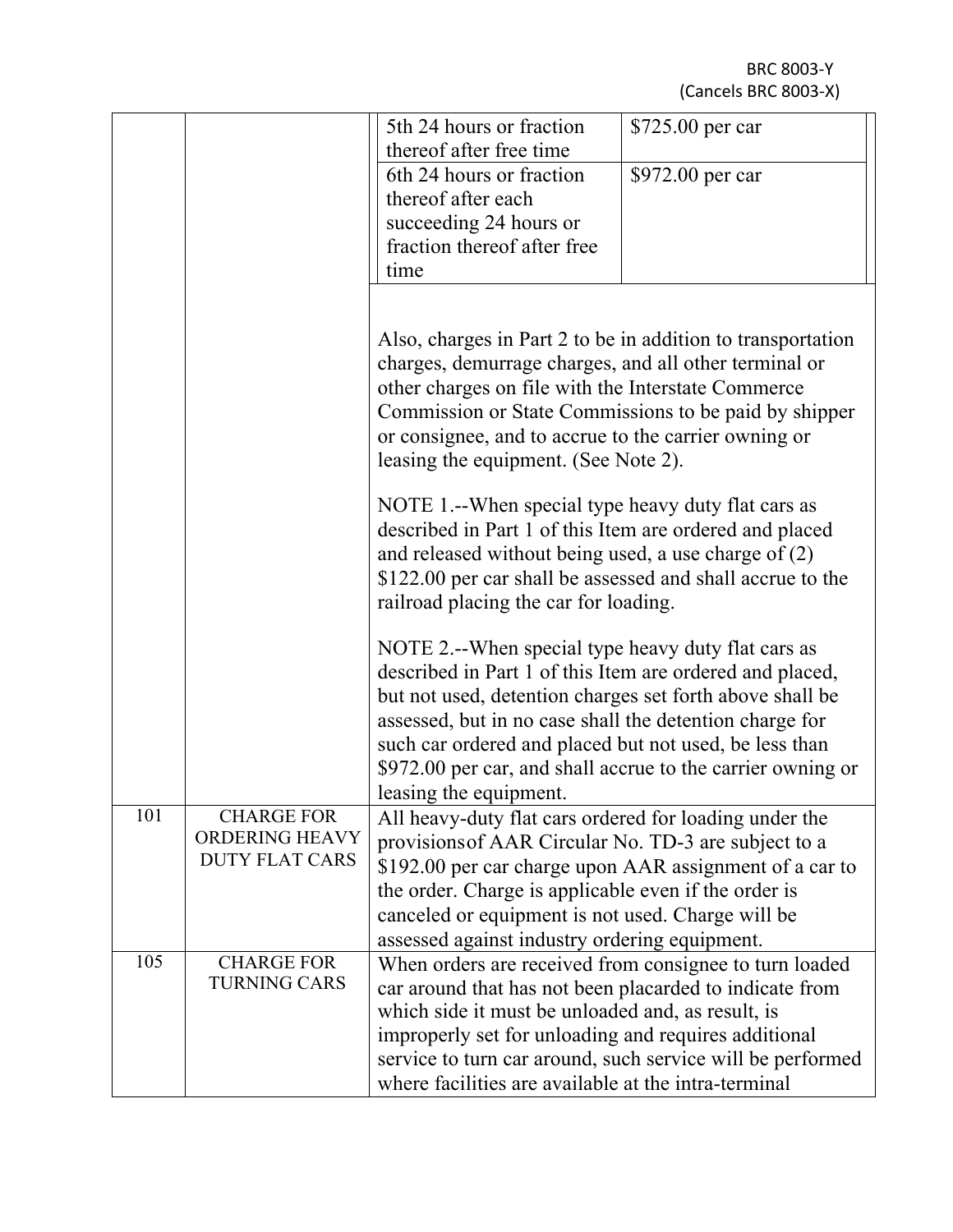|     |                                                                 | switching rate. (See Notes 1 and 2).                                                                                                                                                                                                                                                                                                                                                              |  |  |  |
|-----|-----------------------------------------------------------------|---------------------------------------------------------------------------------------------------------------------------------------------------------------------------------------------------------------------------------------------------------------------------------------------------------------------------------------------------------------------------------------------------|--|--|--|
|     |                                                                 | When orders are received from consignor to turn empty<br>car around, for their convenience, after it has been placed<br>for loading, such service will be performed where<br>facilities are available at the intra-terminal switching rate.                                                                                                                                                       |  |  |  |
|     |                                                                 | Charges will be collected from the party requesting the<br>service at a rate of \$279.00.                                                                                                                                                                                                                                                                                                         |  |  |  |
|     |                                                                 | NOTE 1.--If bill of lading and waybill provides notation<br>that car has been properly placarded, and such has been<br>mutilated, destroyed or lost no charges will be assessed.                                                                                                                                                                                                                  |  |  |  |
|     |                                                                 | NOTE 2.--The railroad which prepares the billing will be<br>held responsible for failure to make notation on waybill<br>that car has been properly placarded.                                                                                                                                                                                                                                     |  |  |  |
| 110 | <b>SPECIAL SERVICE</b>                                          | When special movement is requested requiring the<br>assignment of an engine and crew out of routine service, a<br>charge will be made for each movement, in addition to<br>the regular tariff rates applicable on the individual cars, as<br>follows:                                                                                                                                             |  |  |  |
|     |                                                                 | \$486.00 per hour, subject to minimum charge of<br>\$3,881.00.<br>Charges will be assessed against the party requesting the<br>service.                                                                                                                                                                                                                                                           |  |  |  |
| 115 | <b>WEIGHTS</b>                                                  | Shippers will be required to declare the weight to which<br>cars are loaded, and in the absence of such declaration<br>charges will be based on the marked weight capacity of<br>car used as per The Official Railway Equipment Register,<br>ICC RER 6411 Series, but in no case less than 100,000<br>pounds per car. When actual weight is less than 100,000<br>pounds, shippers may so declare. |  |  |  |
|     |                                                                 | When cars are found to weigh in excess of 1% of the<br>declared weights of the shipper, the shipper will be<br>charged the applicable freight rate for the excess weight<br>plus the weighing charge.                                                                                                                                                                                             |  |  |  |
| 120 | <b>OVERLOADED OR</b><br><b>IMPROPERLY</b><br><b>LOADED CARS</b> | Cars should in no case be loaded in excess of marked load<br>limit of car. If in any case a car is found to be overloaded<br>or improperly loaded the car will, at option of railroad<br>based on considerations of safety of car, lading and                                                                                                                                                     |  |  |  |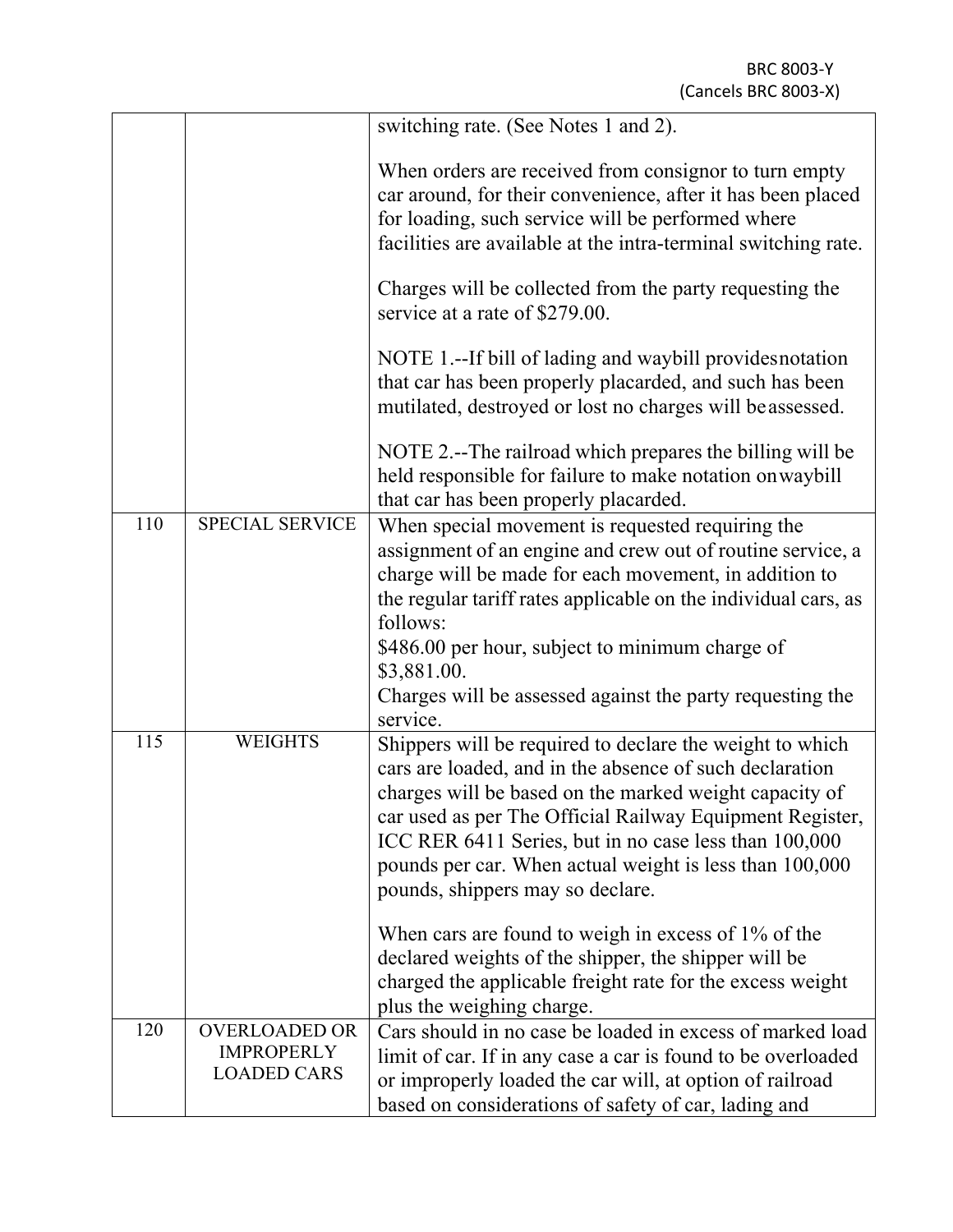|     |                                                                                    | public, either:                                                                                                                                                                                                                                                                                                                                                                                                                                                                                                                                                                                                               |
|-----|------------------------------------------------------------------------------------|-------------------------------------------------------------------------------------------------------------------------------------------------------------------------------------------------------------------------------------------------------------------------------------------------------------------------------------------------------------------------------------------------------------------------------------------------------------------------------------------------------------------------------------------------------------------------------------------------------------------------------|
|     |                                                                                    | 1) be returned to point of receipt and any charges<br>incidental thereto will be chargeable to the party ordering<br>the return,                                                                                                                                                                                                                                                                                                                                                                                                                                                                                              |
|     |                                                                                    | or                                                                                                                                                                                                                                                                                                                                                                                                                                                                                                                                                                                                                            |
|     |                                                                                    | 2) be transferred or reloaded, if necessary account of the<br>mechanical condition of car, and a charge of \$415.00 plus<br>any additional expenses incurred by the BRC will be<br>assessed against the party ordering the transfer or<br>reloading.                                                                                                                                                                                                                                                                                                                                                                          |
| 135 | <b>CHARGES FOR</b><br>PILOT SERVICE,<br>SUPPLIES, ETC.                             | Equipment moved on own wheels and under own power,<br>requiring the services of a Pilot, or when fuel and other<br>necessary supplies are furnished, charges for such service<br>or supplies will be assessed in addition to the<br>transportation charge.                                                                                                                                                                                                                                                                                                                                                                    |
| 140 | <b>MILEAGE RATES</b><br>ON PRIVATE CARS                                            | For mileage rates allowed by this Company on freight<br>cars of private ownership, see Railroad Publication<br>Service's Mileage Tariff RPS 6007 Series.                                                                                                                                                                                                                                                                                                                                                                                                                                                                      |
| 145 | <b>ITEMS AND/OR</b><br>PROVISIONS NOT<br><b>BROUGHT</b><br><b>FORWARD</b>          | Items and/or provisions previously shown and not<br>brought forward are canceled.                                                                                                                                                                                                                                                                                                                                                                                                                                                                                                                                             |
| 155 | <b>CHRAGE FOR</b><br><b>REPOSITIONING</b><br><b>OUTBOUND</b><br><b>LOCOMOTIVES</b> | When orders are received from the outbound carrier to<br>rework a locomotive consist after having been set, a<br>charge of \$182.00 per locomotive unit will be assessed.                                                                                                                                                                                                                                                                                                                                                                                                                                                     |
| 160 | <b>INDUSTRIAL</b><br><b>SWITCHING</b>                                              | Cars of freight moving at carload rates or charges,<br>including switching rates or charges, will be delivered on<br>and removed from industry or team tracks located on the<br>BRC without any additional charge, provided there are no<br>conditions which make it unsafe for the carrier's<br>locomotives to operate over industry tracks, or that<br>prevent the carrier from delivering or removing cars at its<br>operating convenience (see notes 1 and 2).<br>NOTE 1: OPERATING CONVENIENCE means the time<br>and the day selected by the BRC when it is most<br>advantageous to the carrier to provide service to an |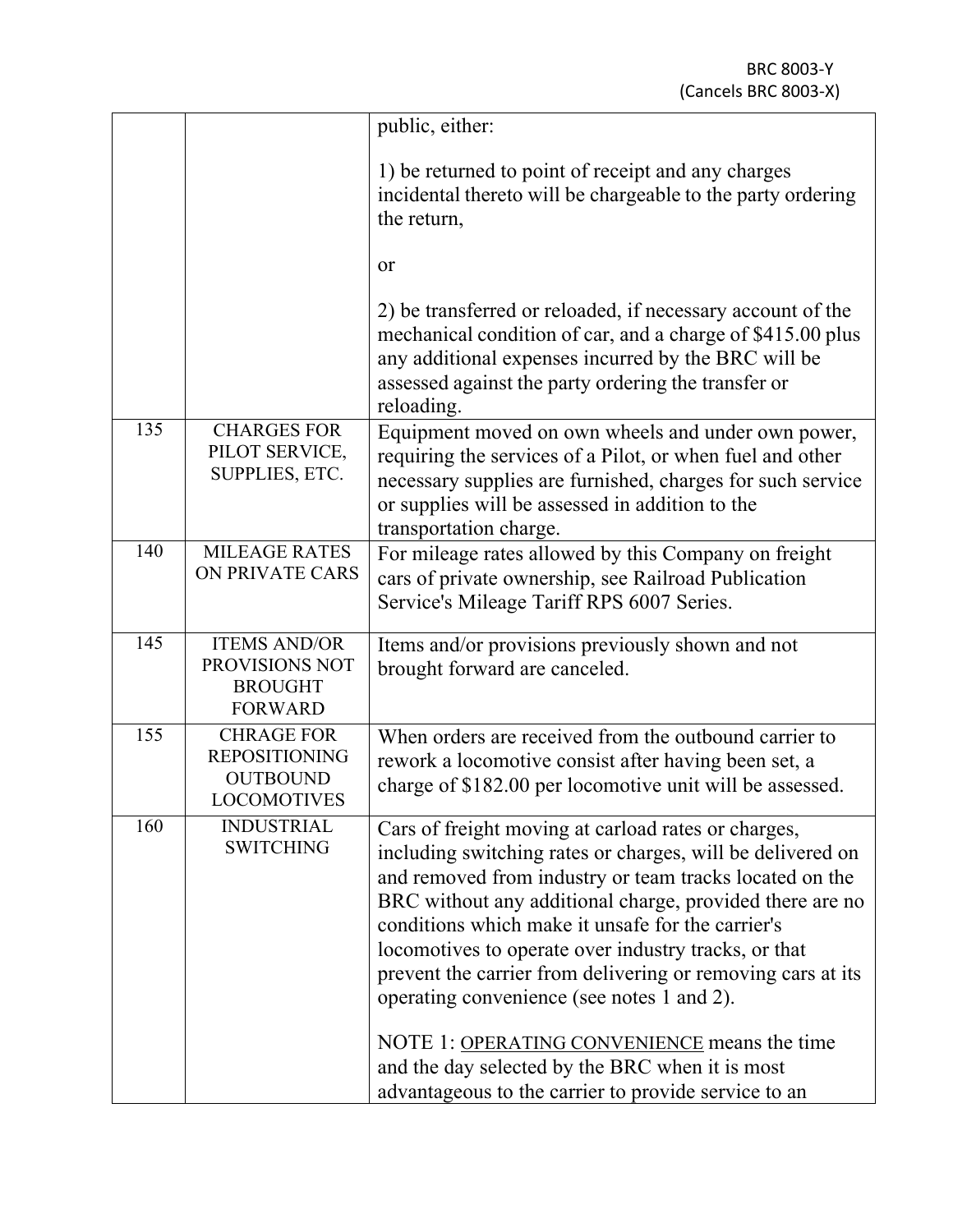|     |                                                                                                    | industry or team track in a particular switching zone.<br>Service will not be construed to be performed at the same<br>time or on the same day or even on consecutive days to<br>any particular industry. It contemplates no more than one<br>switch on the day the carrier elects to perform service at<br>an industry.<br>NOTE 2: Movements to, from or within the plant site at<br>other times, at the request of the industry, or to meet the<br>requirements of industrial operation, are not at the<br>carrier's operating convenience. |
|-----|----------------------------------------------------------------------------------------------------|-----------------------------------------------------------------------------------------------------------------------------------------------------------------------------------------------------------------------------------------------------------------------------------------------------------------------------------------------------------------------------------------------------------------------------------------------------------------------------------------------------------------------------------------------|
| 165 | <b>MAINTENANCE</b><br><b>CHARGE FOR</b><br><b>INDUSTRIAL</b><br><b>SWITCH</b><br><b>CONECTIONS</b> | <b>DEFINITION OF TERMS</b><br>An industrial switch connection is a switch located upon<br>BRC property and maintained by BRC for access to<br>privately-owned sidetracks.                                                                                                                                                                                                                                                                                                                                                                     |
|     |                                                                                                    | CHARGE FOR MAINTENANCE OF INDUSTRIAL SWITCH<br><b>CONNECTION</b>                                                                                                                                                                                                                                                                                                                                                                                                                                                                              |
|     |                                                                                                    | The charge for maintaining each industrial switch<br>connection is \$5,269.00 per year. This charge is payable<br>by the owner for the sidetrack served by the industrial<br>switch connection within thirty (30) days of invoice date<br>and for each succeeding year.                                                                                                                                                                                                                                                                       |
|     |                                                                                                    | <b>EXEMPTIONS</b>                                                                                                                                                                                                                                                                                                                                                                                                                                                                                                                             |
|     |                                                                                                    | The charge will not apply as to any calendar year in<br>which the privately owned sidetrack served by the<br>industrial switch connection originates or terminates (7)<br>or more car loads.                                                                                                                                                                                                                                                                                                                                                  |
|     |                                                                                                    | The charge will not apply where specific terms of an<br>executed Sidetrack Agreement so provide.                                                                                                                                                                                                                                                                                                                                                                                                                                              |
|     |                                                                                                    | The charge will not apply if the owner of the sidetrack<br>served by the industrial switch connection requests,                                                                                                                                                                                                                                                                                                                                                                                                                               |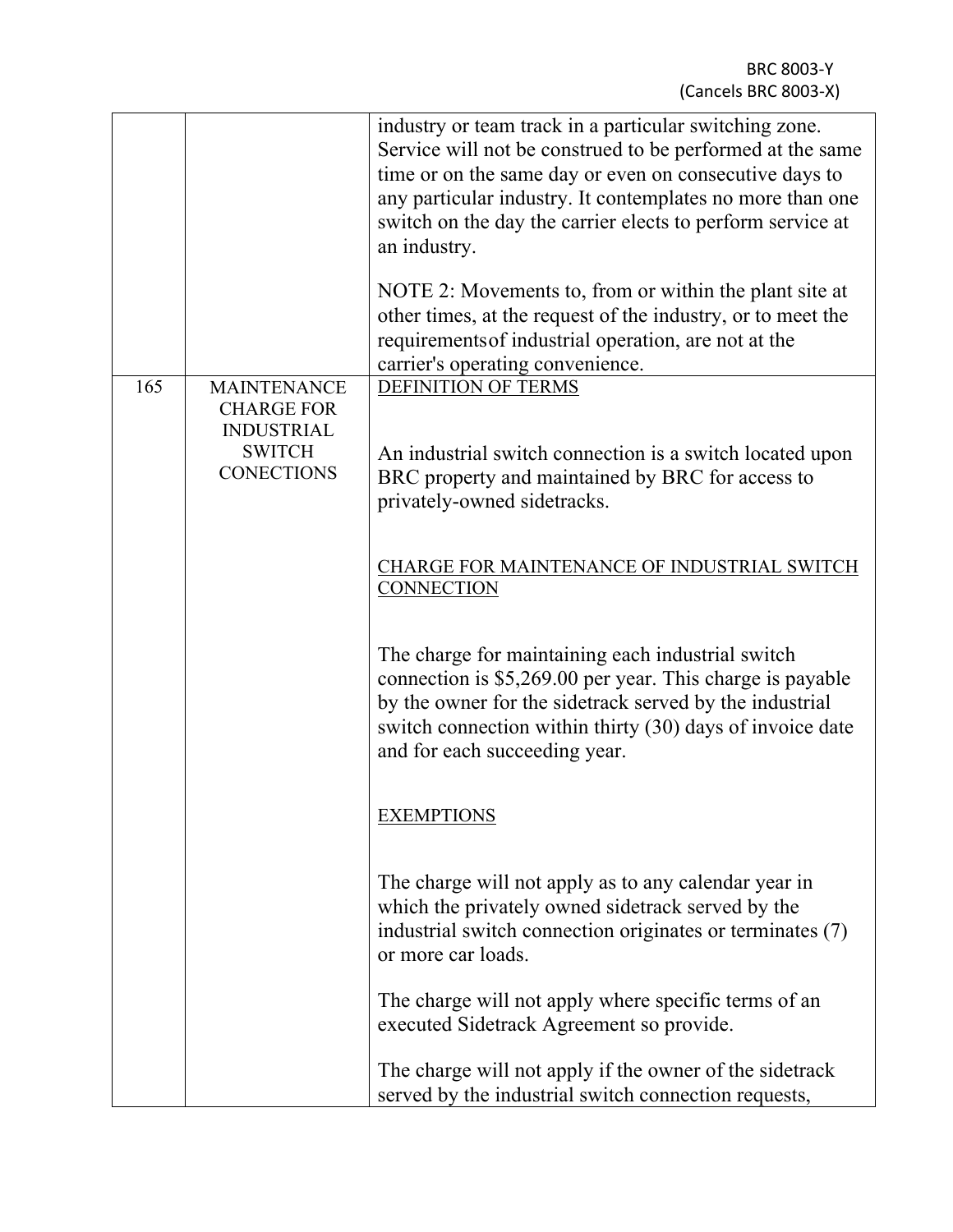| before the payable date of the charge, that BRC remove<br>the industrial switch connection.                                                                                                                                                                                                                                                                                                                        |
|--------------------------------------------------------------------------------------------------------------------------------------------------------------------------------------------------------------------------------------------------------------------------------------------------------------------------------------------------------------------------------------------------------------------|
| <b>MULTI-SIDINGS</b>                                                                                                                                                                                                                                                                                                                                                                                               |
| Where more than one privately-owned sidetrack is served<br>by a single industrial switch connection, each of the<br>individual owners of the private side tracks will be liable<br>for an equal share of the charge. The total number of<br>carloads originated or terminated on all of the private<br>sidetracks served by the industrial switch connection will<br>determine whether the exemptions above apply. |
| BRC is under no obligation to provide service to or from<br>those private sidetracks for which any part of the<br>applicable charge is unpaid.                                                                                                                                                                                                                                                                     |

RATES

| <b>ITEM</b> | <b>SUBJECT</b>                                                                                                                                                                                                                                                             | <b>APPLICATION</b>                               |                                          |                           |
|-------------|----------------------------------------------------------------------------------------------------------------------------------------------------------------------------------------------------------------------------------------------------------------------------|--------------------------------------------------|------------------------------------------|---------------------------|
|             |                                                                                                                                                                                                                                                                            | (3)<br><b>BETWEEN</b>                            | $(3)$ AND                                | <b>CHARGES</b><br>PER CAR |
| 201         | <b>EMPTY FREIGHT CAR,</b><br><b>INCLUDING IDLER CARS:</b><br>(An idler car is an empty car, on which<br>no part of a load rests, that is used in<br>transporting freight of unusual length<br>or excessive weight for the safe<br>transportation or protection of lading). | Industries                                       | Industries<br>$\alpha$<br>Team<br>Tracks | \$279.00                  |
| 202         |                                                                                                                                                                                                                                                                            | <b>Junctions</b><br>with<br>connecting-<br>lines |                                          | \$191.00                  |
|             | <b>ALL CLASSES OF RAILWAY</b><br>EQUIPMENT OTHER THAN<br>FREIGHT EQUIPMENT, VIZ. BUT<br><b>NOT LIMITED TO:</b><br>Maintenance of Way Equipment                                                                                                                             | Industries                                       | Industries<br>$\alpha$                   | \$555.00                  |
| 203         | Passenger Equipment<br>Rail Test Cars Locomotives (dead or<br>under power), etc.                                                                                                                                                                                           | <b>Junctions</b><br>with<br>connecting-<br>lines | Team<br>Tracks                           | \$555.00                  |